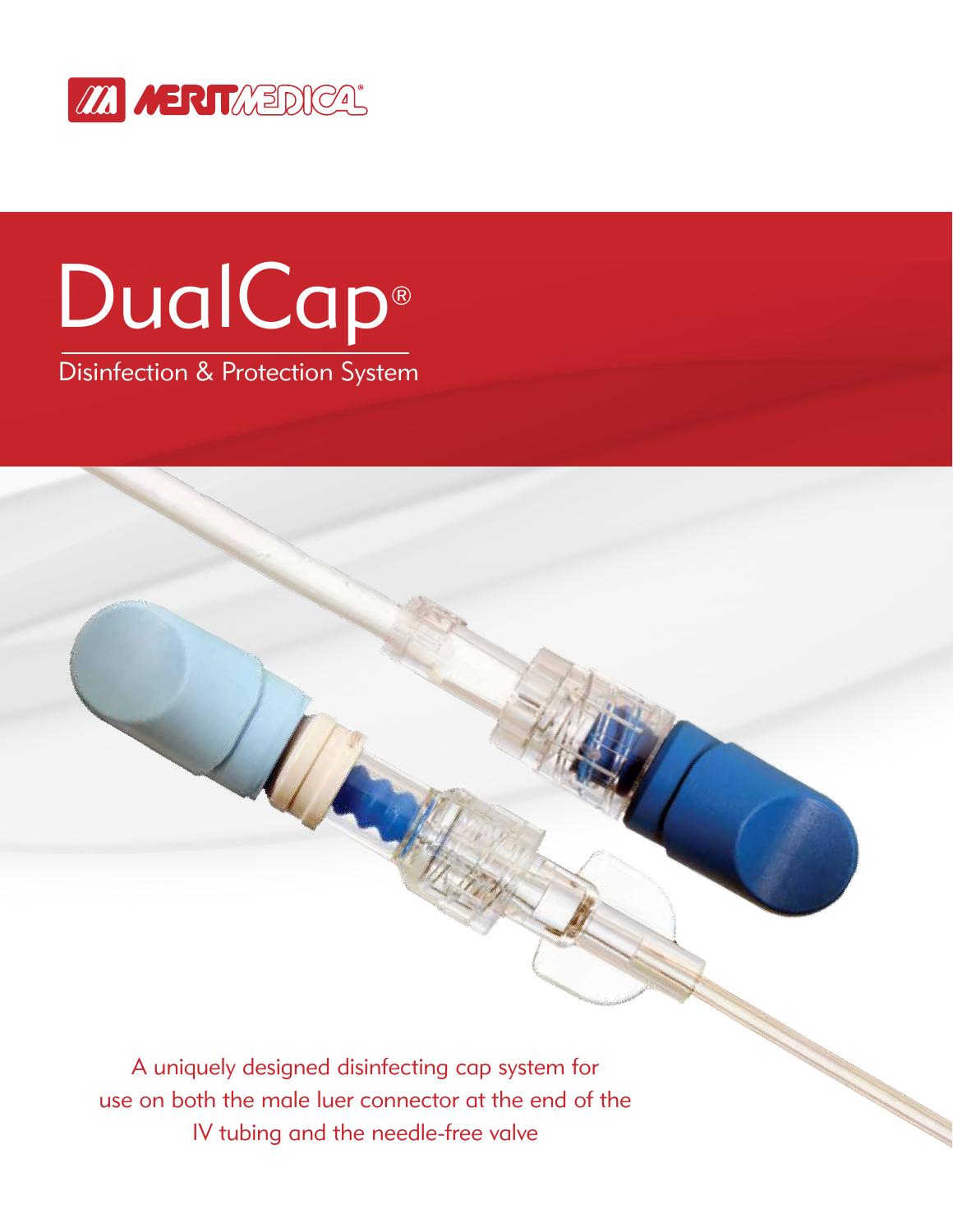# DUALCAP® DISINFECTION & PROTECTION SYSTEM

## RAPID AND ONGOING PROTECTION

The DualCap System<sup>™</sup> disinfects the male luer connector and the needle-free valve **IN 30 SECONDS** and provides a physical barrier to contamination for UP TO 7 DAYS\*1



## DESIGNED BY NURSES, FOR NURSES

The DualCap System™ was invented by two infusion nurses who understood the unavoidable limitations of "Scrub the Hub."<sup>3</sup> The result is the most practical, comprehensive solution to disinfect and protect needle-free valves and male luer connectors.

## "SCRUB THE HUB" DUALCAP®



example of needle-free valves are scrubbed and a simply twist onto the needle-free valve valves are scrubbed inadequatel $v^3$ 



valves are never scrubbed<sup>3</sup>





- and male luer connector to disinfect and protect until access is required
- Significantly reduces variability in nursing practice by providing a standard, comprehensive and auditable method for IV connector disinfection<sup>3</sup>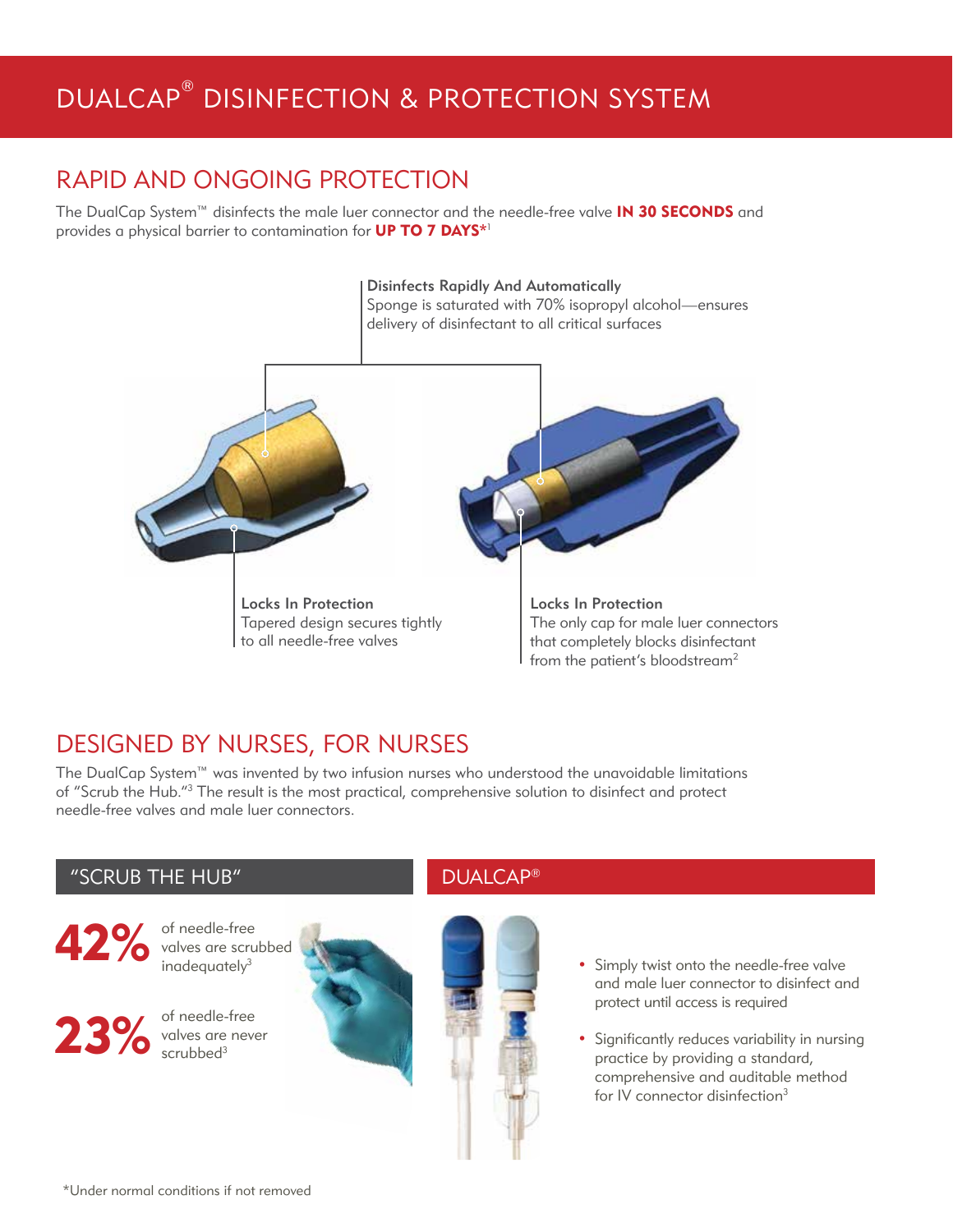# **M MERTAEDICA**

## SUPPORTS INFECTION CONTROL GOALS

IV catheter-related bloodstream infections (CRBSI) are costly and deadly. Landmark clinical evidence shows that the exposed end of the IV administration set (male luer connector) is more susceptible to contamination than the IV needle-free connector (valve), and routinely causes vascular device cross-contamination.4 In the past, the male luer connector was overlooked as a source of infection and there was no reliably safe way to disinfect it.



Reliable luer-lock design caps stay connected and meet 2011 Infusion Nurses Society (INS) guidelines for add-on devices.

- Durable IV Pole Strips™ are designed to withstand handling from the supply room to the bedside. Each cap is individually attached and sealed to prevent accidental opening, disinfectant loss, or contamination.
- Smooth surface helps prevent caps from snagging and protects the skin from irritation.
- Packaging options include DualCap Solo™, packaged in a dispenser box, and IV Pole Strips™.